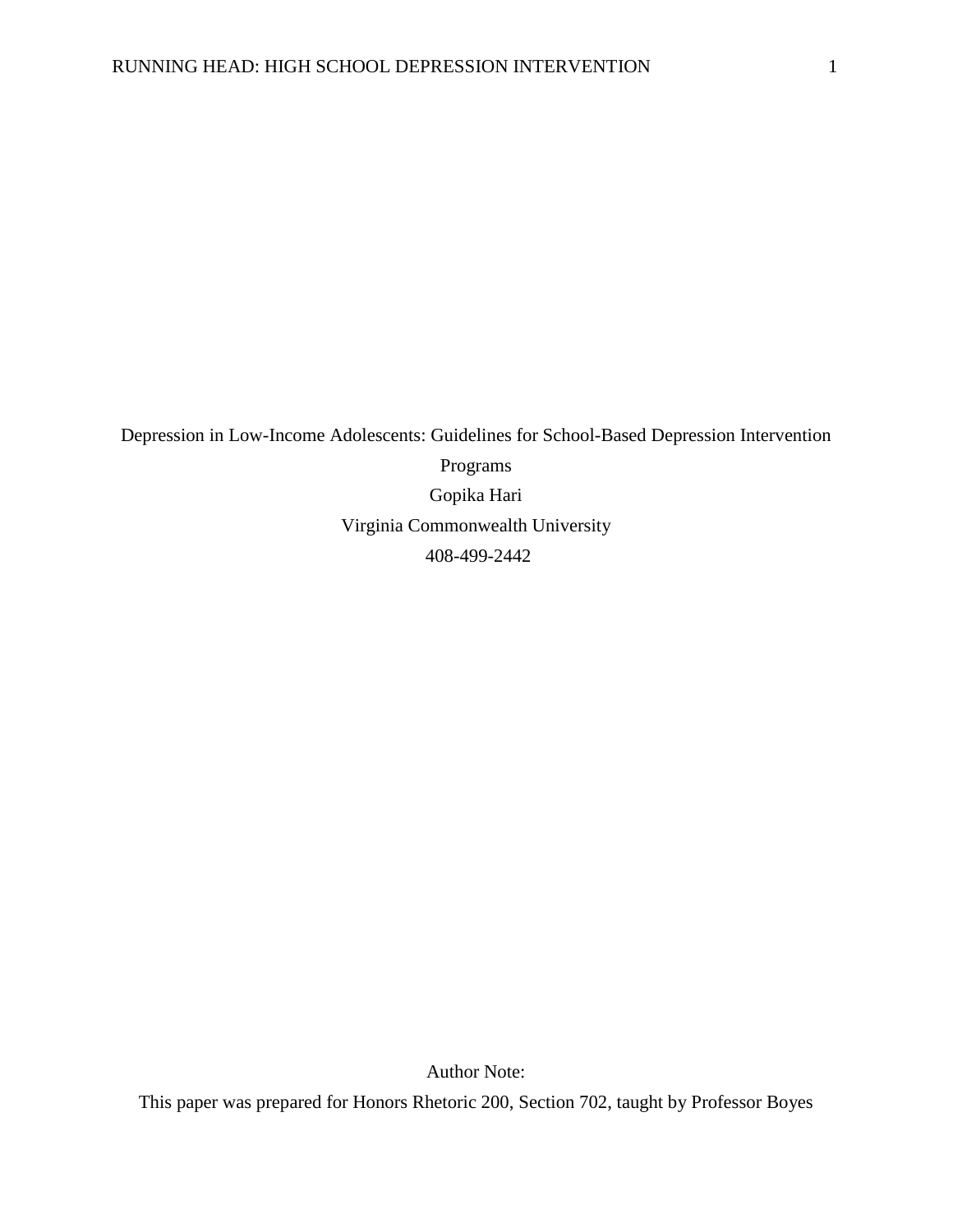# **Abstract**

Adolescent depression has grown in interest to clinicians – in addition to the estimated 2 million cases of adolescent major depressive episodes each year, depressive symptoms in youth have become indicators of mental health complications later in life. Studies have indicated that low income is a risk factor for depression and that socioeconomically-disadvantaged teenagers are more than twice as likely to develop mental illnesses. Only roughly  $1/4<sup>th</sup>$  of children with mental illnesses receive adequate help and 80% of these resources come through schools. Thus, this study focuses establishing the importance of depression intervention programs in lowincome high schools and designing novel guidelines for effective protocols. A compilation of expert opinion on depression screening, education, and treatment, as well as analysis of previously implemented school screening and/or awareness programs, was examined in order to understand key strategies. The results of this study found that a multi-layer approach with screening, universal education, and high-risk intervention is most effective in addressing mental health needs of low-income adolescents. To ensure feasibility and efficacy, screening should be conducted with a modified PHQ-a test and followed-up by timely clinical interviews by school psychologists. All students should receive universal depression education curriculum consisting of principles like depression literacy, asset theory, and promotion of help-seeking behaviors. Extending universal education to teachers would also be beneficial in promoting mental health communication and positive classroom environments. It is vital that those screening positively for depression or suicidality then receive high-risk protocols, ranging from group Cognitive-Behavioral Therapy to facilitated mental health center referrals based on individual severity. Effectively addressing depression in school systems requires integration of mental health promotion, depression prevention, and psychotherapy – by taking a multidimensional approach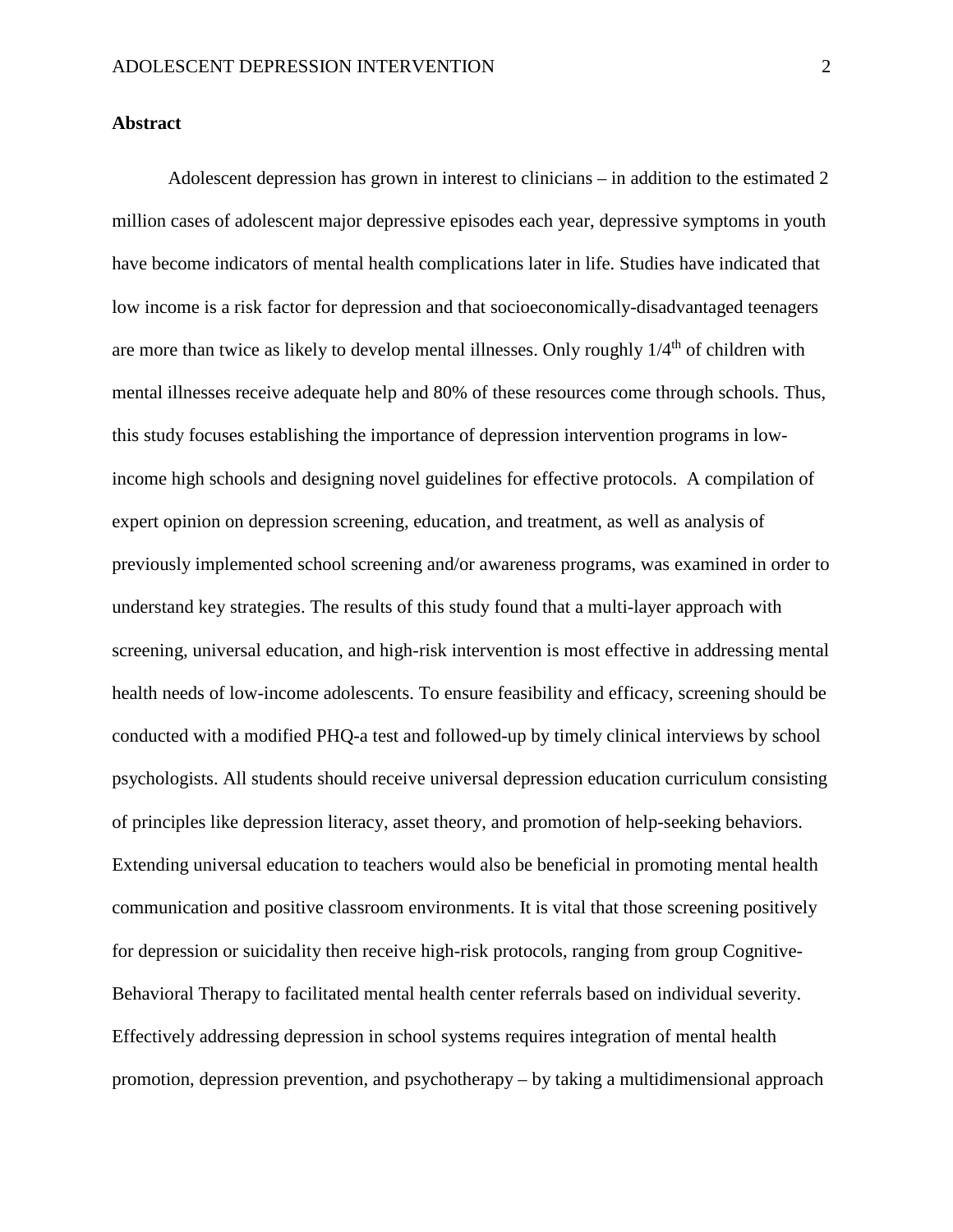addressing all three, public health officials and school administrations can ensure that adequate resources are being directed to those most in need.

## **Introduction**

As the emphasis on mental health grows in the United States, more research is being conducted on the prevalence and impact of depression in the general population. According Seligman (2006), depression is set to be the  $2<sup>nd</sup>$  most disabling condition by 2020 and is currently the #1 psychological disorder in the United States (n.p.). Depressive disorders come in many forms. Major Depression is the most well-known and is characterized by an episode of severe depressive symptoms such as fatigue or feelings of hopelessness that interferes with daily life. While Major Depression may be limited to just one episode, it usually resurfaces throughout a patient's life. Persistent Depressive Disorder consists of a depressed mood for over 2 years and may occur alongside Major Depression. Other forms of depression include psychotic depression, post-partum depression, Seasonal Affective Disorder (SAD), and bipolar-depression. According to Richardson et al. (2010), the clinical severity of depression can be measured using patient rating scales such as the PHQ-2, which uses a 1-5 ranking. Thus, depressive symptoms are evaluated on a spectrum – while a patient may not necessarily have symptoms severe enough for Major Depression, he or she may still benefit from psychotherapy and increased awareness of mental health resources.

According to the National Alliance on Mental Illness, an estimated 16 million American adults have had at least 1 major depressive episode in the last year. The Depression Center at the University of Michigan Health System noted that the economic burden of depression is \$83 billion in the United States and that depression significantly impacts aspects of society such as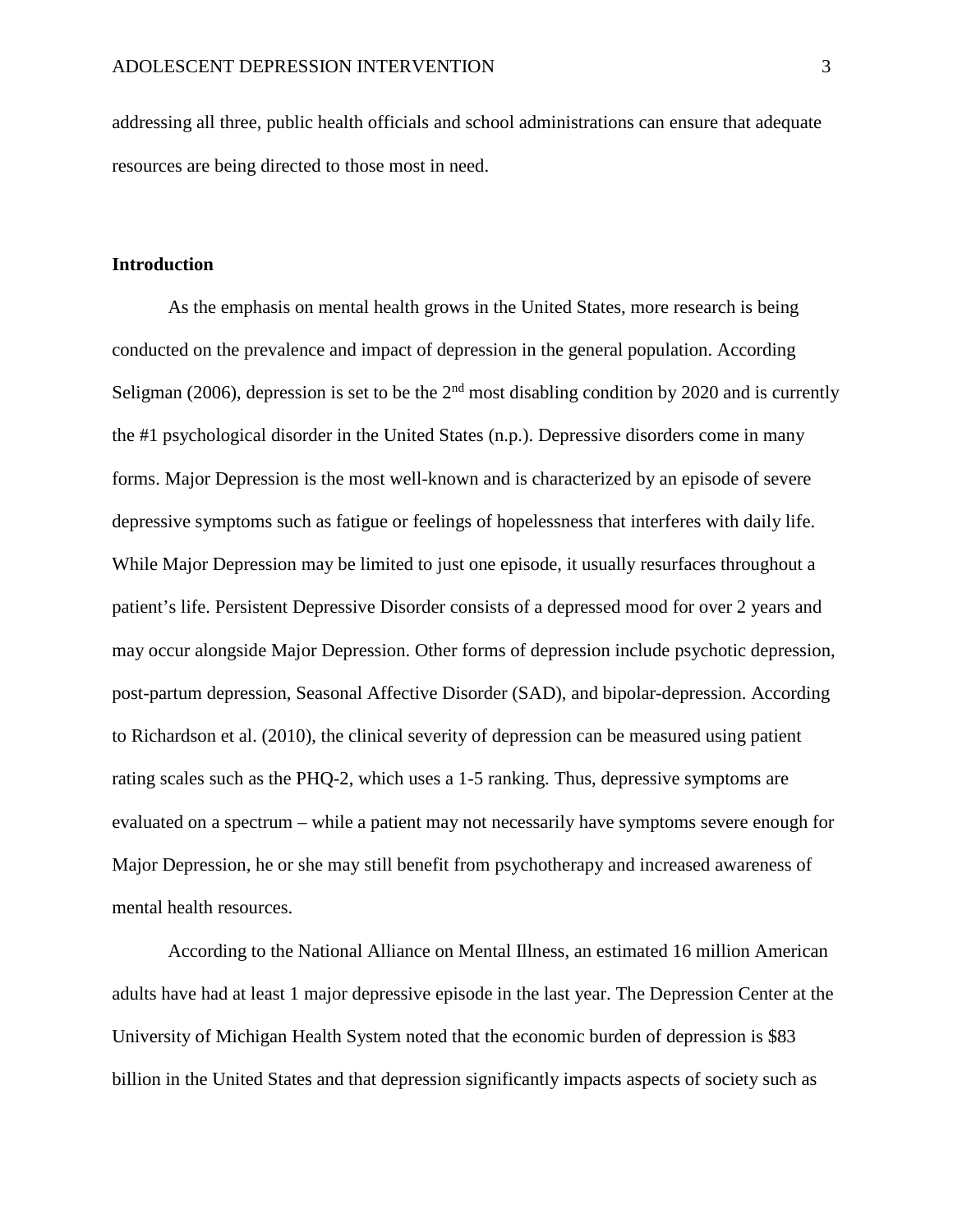workplace productivity and interpersonal relationships with family and acquaintances. Due to its significant impact on Western society, clinicians are pushing to develop long-term solutions that combine both psychological therapy and biological treatments. Likewise, activist groups and healthcare systems are fighting the still prevalent stigma against depression and helping establish mental health as a leading public health matter.

Adolescents and low-income populations are at an increased risk of suffering from depression, a condition that interferes with educational attainment and socio-behavioral functioning – depression intervention programs should be implemented in low-income high schools in the US as a means to provide mental health services to those most in need. As a public health matter, depression needs to be addressed on different levels of severity - specific protocols consisting of depression screening, universal depression and mental health education, and highrisk follow-up intervention are recommended in order to provide adequate resources to those most in need.

### **Increased Risk of Depression in Adolescents and Low-Income Population**

Adolescent depression has rapidly grown in interest to clinicians and researchers in psychology. According to Ruble et al. (2013),

"In 2007, there were an estimated two million adolescents aged 12–17 who suffered from a major [depressive](http://www.sciencedirect.com/science/article/pii/S0165032713003923#200024338) episode in the last year. Of those, approximately half had a major depressive episode which caused severe impairment in one or more role domains, including chores at home, school or work responsibilities, close relationships, and social life [\(SAMHSA](http://www.sciencedirect.com/science/article/pii/S0165032713003923#bib26) Office of Applied Studies, 2008)" (p.1025).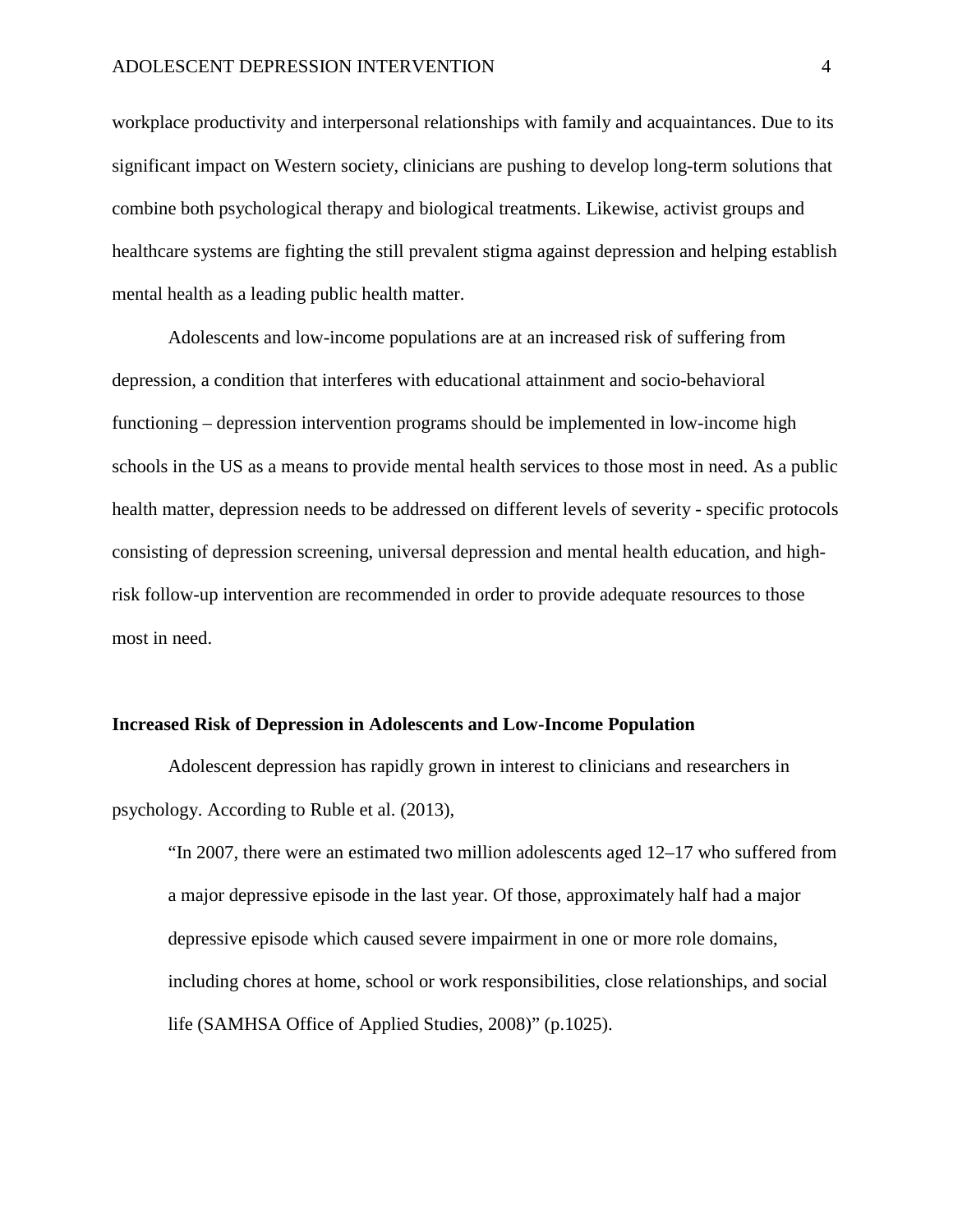The large number of adolescents affected by depression currently is concerning considering that the incidence rate for Major Depression has also been increasing. Given depression's impact on socio-behavioral functioning and its close ties with disorders like substance abuse and suicide, schools and communities face effects such as decreased scholastic performance and an increase in high-risk behaviors. Furthermore, mental health disorders that have roots in adolescence often continue throughout adulthood despite initial recovery. According to the United States Preventative Task Forces (2009), those at increased risk of depression stay at risk for the remainder of their lives (p. 785). In regards to the need to educate adolescents about depression, Ruble et al. (2013) claimed that only 42% of students in a given study could accurately determine depression as a mental illness and are overconfident of their abilities to address depression using methods that have not proven to be effective (p. 1026). Adolescent depression remains difficult to address due to the unwillingness of youth to seek help and reach out to trustworthy adults regarding resources. A dearth of knowledge on depression itself is a barrier to establishing proper communication regarding the disease and contributes to the high morbidity rate in this population.

Research confirms that socioeconomic status also effects depression rates in a community. According to Alicea et al. (2011), urban Latino and African-American youth populations, who often grow up in disadvantaged neighborhoods, are at a heightened risk for mental illnesses and socio-behavioral complications due to a strenuous upbringing (p. 176). This idea is supported by Lerner (2014), who demonstrated that teens from low-income backgrounds are more than twice as likely to develop complications with mental health (n.p). Youth with strong ties to family and community have been shown to be less likely to develop mental health complications and more likely to achieve academically. However, in low-income populations,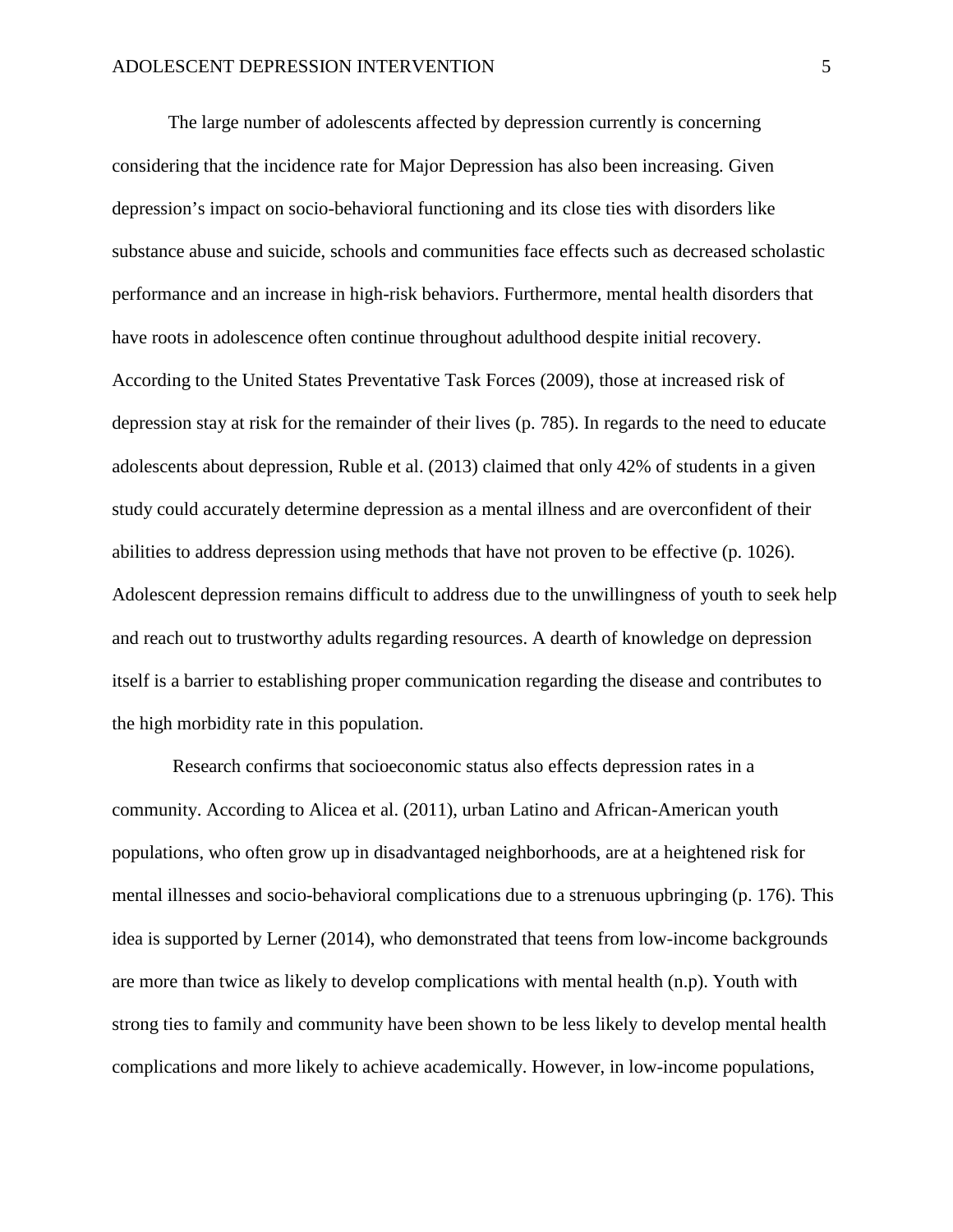adolescents are often faced with stressors such as a disrupted home environment, significant financial need (and thus, less access to specialized resources), and community stigma toward mental health interventions. Low-income youth also more prone to feelings of chronic stress and isolation, which makes addressing psychological concerns with family or other trusted caregivers more difficult. A study by Goodman, Slap, and Huang (2003) solidified the connection between socioeconomic status and depression levels in adolescents – Goodman, Slap, and Huang demonstrated that Population Attributable Risk for socioeconomic status on depression is 26% for income and 40% for parental income (p. 1844). The high  $AR_e$  values indicate that had all populations studied been of equal socioeconomic status, the health disparities would be greatly reduced. The concept that low-income or low-education levels alone increase the risk of depression in vulnerable populations highlight the importance of addressing factors that are associated with low-income and understanding the inherent population-attributed risks that certain groups of students face.

### **Empirical and Theoretical Evidence for School-Based Depression Intervention**

Adolescents with depression and associated mental health conditions are often not receiving the assistance that they need. Alicea et al. (2011) claimed that while community mental health organizations exist in inner-cities, they are often not integrated effectively with the community and youth miss out on key clinical opportunities for recovery. The concept of those with mental illnesses not being able to access adequate resources is supported by Husky et al. (2011), who demonstrated that less than a third of those with suicidal ideation have received mental health services in the past year (p. 881). Lerner (2014) further supports this claim – less than 25% of those children who need mental health help receive proper care for their conditions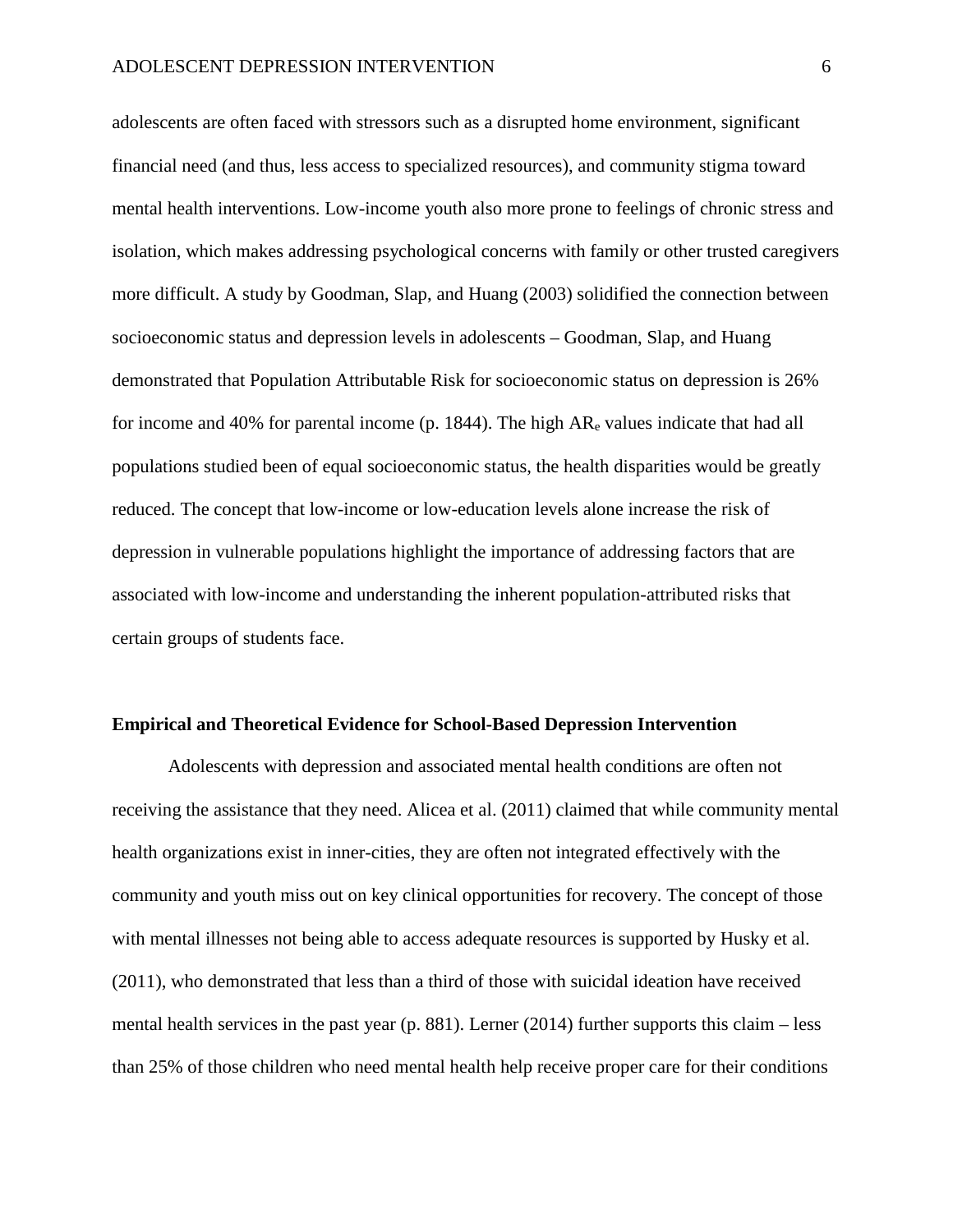(n.p.). In order to successfully reduce psychologically-driven disparities in the classroom and health disparities in the community, adolescents' mental health concerns must be addressed within appropriate boundaries of their familial and socioeconomic circumstances. Even despite the presence of resources in some communities, low income families face problems with accessibility – many do not have time or financial liberty for intensive clinical care outside of school and work, which perpetuates the cycle of susceptibility for depression.

Screening protocols, which allow for identification of depression, may be the first step in providing resources to those who need it the most. The United States Preventative Services Task Force (2009), which provides national guidelines on public health matters, released a statement recommending the screening of adolescents and children in the context of primary care facilities and is currently updating its recommendations (p.784). However, Lerner (2014) found that while 90% of pediatricians feel responsible for depression identification, only 0.2% of clinical visits involved depression screening (n.p.). Husky et al. (2011) noted that students are reluctant to voluntarily disclose information regarding "emotional distress" and that parents are unware of their children's' mental health complications to a "considerable extent" (p.881). Essentially, adolescents in low-income environments who are most vulnerable to depression are also the ones who are not able to access resources provided by conventional sources. Most low-income adolescents do not have a home environment that is conducive to open discussion regarding mental health and thus do not take the initiative to reach out to community wellness centers. While research has noted the importance of clinical screening for depression in adolescents, financial burdens regarding healthcare insurance and costs of follow-up care remain barriers to accessing primary care resources. Even for those with access to primary care physicians, the aforementioned lack screening from pediatricians' side, as well as use of a general protocol that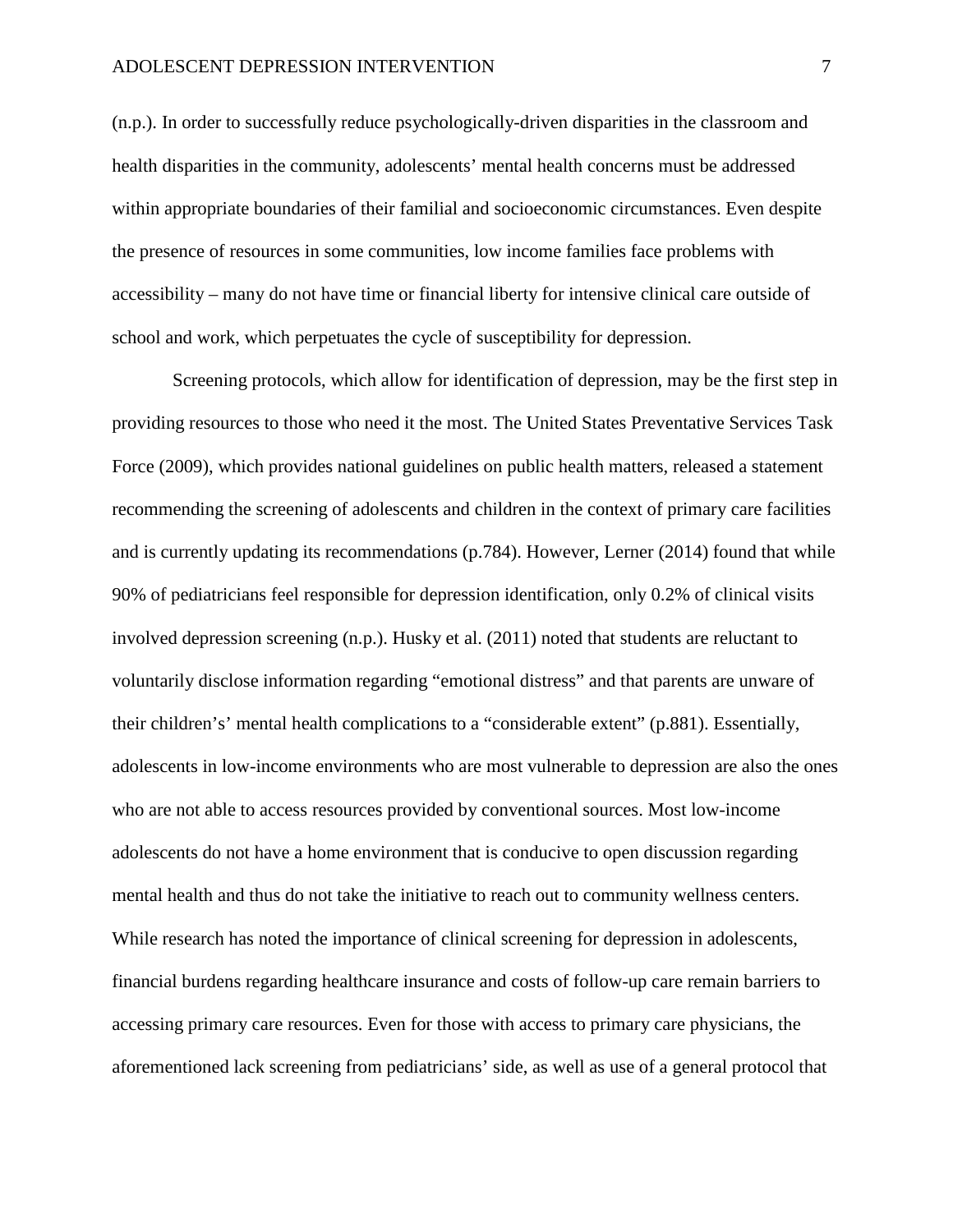is not specific to the needs of socioeconomically-disadvantaged patients hinders access to proper care.

In his keynote speech to the PARTNERSHIPS FOR THE NEXT CENTURY: Spring 2014 Semiannual Meeting hosted by the California Department of Public Health regarding school mental health interventions, Lerner (2014) asserted that of children who receive help, 80% receive it through school-based mental health services (n.p.). Silverstone et al. (2015) noted that a review of past literature highlights that schools may be the most apt place for depression prevention and intervention (p. 2). Atkins (2012) also lends credence to Lerner and Silverstone's claims regarding schools as opportunities to address adolescent mental health (depression in particular) but also notes that schools were not created to handle such responsibilities (n.p.). However, given the need for mental health services in low-income communities and the fact that schools play a critical role in an adolescent's socio-behavioral development, school-based depression services are an effective way to provide care to a very vulnerable population. As the environment in which they develop many of their behaviors and attitudes that persist into adulthood, it is imperative that schools encourage a positive environment regarding depression treatment and mental health awareness. Furthermore, classroom attendance and academic success is often very dependent on the mental health and positive psychological functioning of students, so schools have incentives to provide adequate resources to those in need. Perhaps most critically, schools are much more accessible and integrated with an adolescent's daily life than either primary care or community mental health centers in low-income communities.

Mental health is very much a public health matter. Poor mental health, which sets in much earlier in life than most conditions, increases the risk of comorbid conditions such as obesity and heart disease, which are already elevated in low-income populations. Given that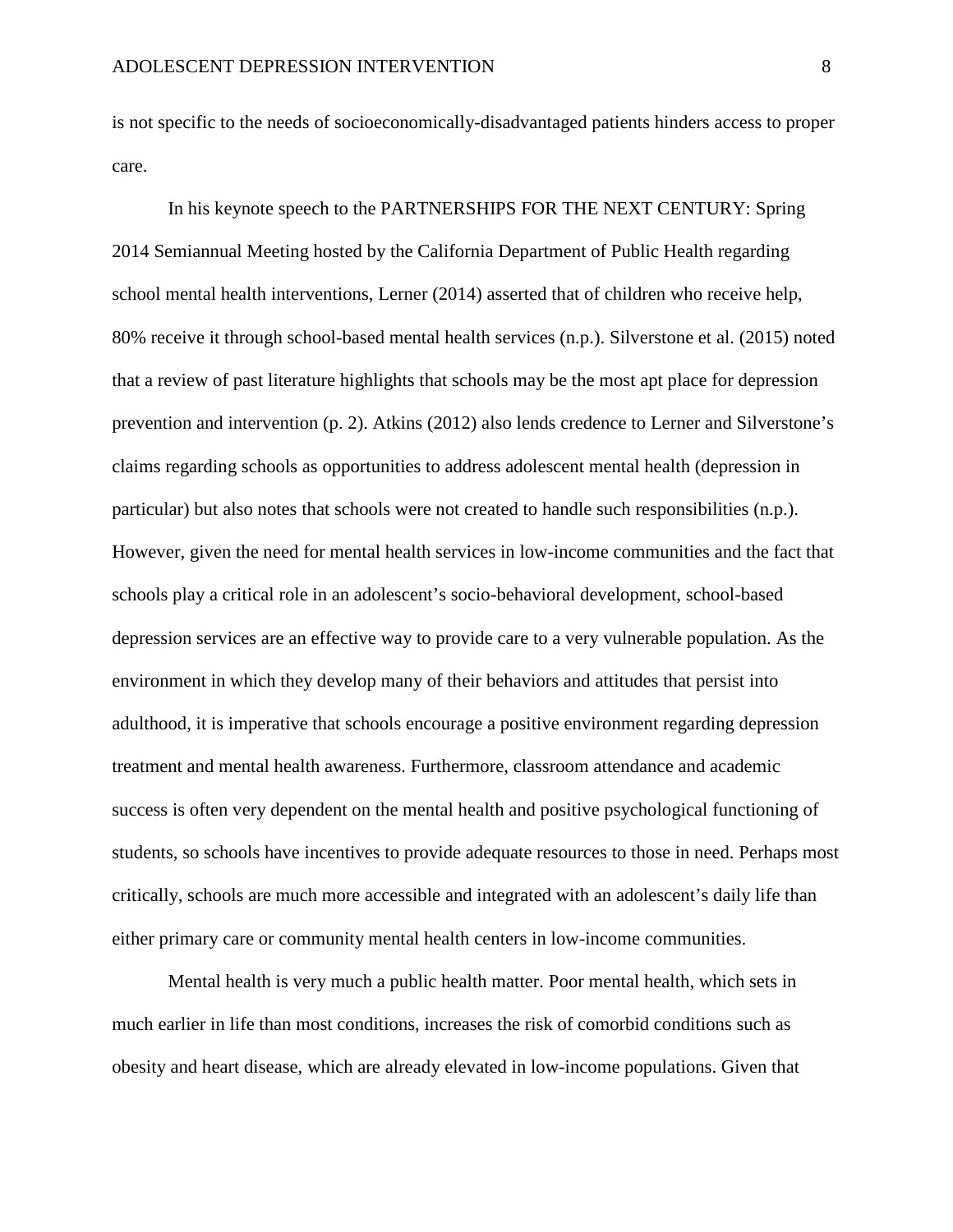depression is just as much psychosocial as it is biological, community-based strategies encapsulating everything from prevention to treatment should be considered. In his lecture as part of the Evidence-Based Practice in Mental Health Services series at the Leonard Davis Institute, Atkins (2012) referenced the 2009 H1N1 virus campaign, one of the most successful public health campaigns recently launched. The campaign consisted of two key principles – give initial resources including vaccines to those in immediate need and get the rest of the general public involved by launching a campaign centered around hygienic practices such as handwashing and sneezing into the elbow (n.p.) A similar approach can be taken in schools for depression intervention campaigns. Quickly providing resources to those most affected and still involving everyone via an educational campaign allows for a widespread long-term response in terms of eradicating disease and eliminating stigma. Public health lies on a continuum; reducing depression rates and stigma in low-income adolescents requires more than just antidepressants – it requires health awareness, preventative efforts, changes in public opinion, and follow-up treatment. Multiple studies have established the value of multi-layer interventions. In a clinical setting, both USPSTF (2009) and Zuckerbrot et al. (2007) emphasized the importance of providing multidisciplinary, staff-assisted follow-up care services and psychotherapy treatment for those screened positively. This is supported by O'Connor, Whitlock, Gaynes, and Beil (2009), who stated that primary-care programs that simply screen for depression are unlikely to affect depression outcomes, but those that integrate follow-up education with screening can decrease depression rates. Low-income school settings with school psychologists reflect similar environments as primary-care programs and can apply many of the same strategies.

In regards to schools, Silverstone et al.'s (2015) EMPATHY study and Lerner's (2014) PBIS study involved placing students in low, medium, and high-risk categories and providing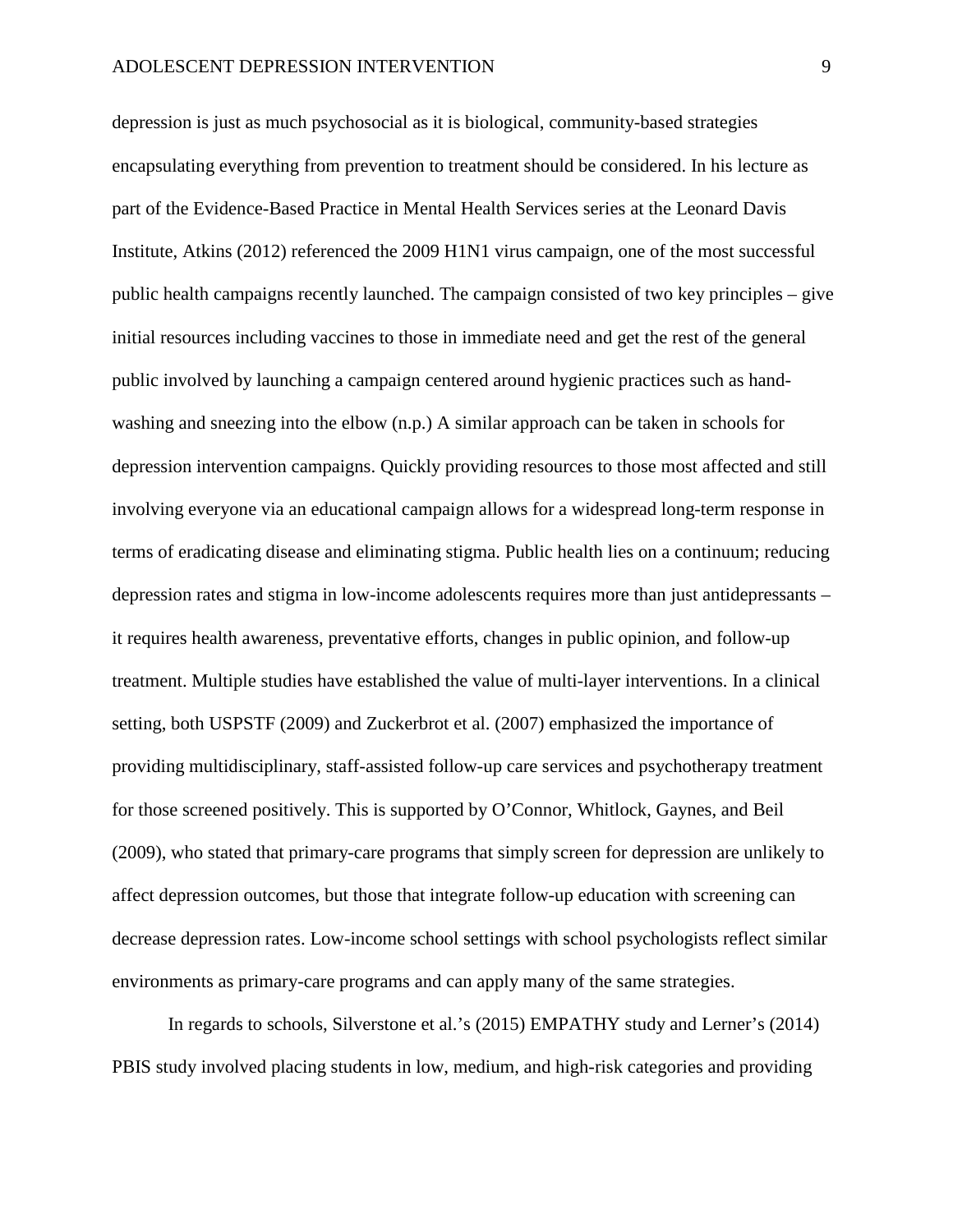appropriate resources (i.e. mental health center referrals, school psychologist counseling, etc) as in primary care. Alicea et al. (2011) also emphasizes the importance of intervening at different levels – the STEP-UP mental health campaign aims to address urban adolescent mental health in youth, family, and school/community settings. Alicea et al. also asserted that understanding the needs of the population are essential in creating an effective program (p. 176).

The concept of a multi-layered depression intervention program targeted toward lowincome adolescents has yet to be implemented. Many of the aforementioned studies have had successful outcomes in reducing depression rates, increasing depression literacy, and referring students to outside resources, but few have combined all three elements. For example, Husky et al. (2011) and Silverstone et al. (2015) both addressed screening and follow-up protocols while Ruble et al. (2013) discusses depression education. While each of these studies addresses parts of depression, an effective intervention program integrates many of the individual strategies mentioned in previous studies and spans screening, education, and high-risk intervention all at once. More so, a program has yet to be geared specifically to the unique needs and school environment of low-income students – the following guidelines are a step towards creating effective program protocols that provide the most service to those most in need of depression and mental health resources.

### **Initial Screening Protocols**

Screening protocol should be geared, as highlighted by Atkins (2012) and Alicea et al. (2011), toward the needs of the target population receiving screening. According to the United States Preventative Services Task Force (2009), different screening tools including the Zung Self-Depression Scale, Beck Depression Inventory and General Health Questionnaire, which can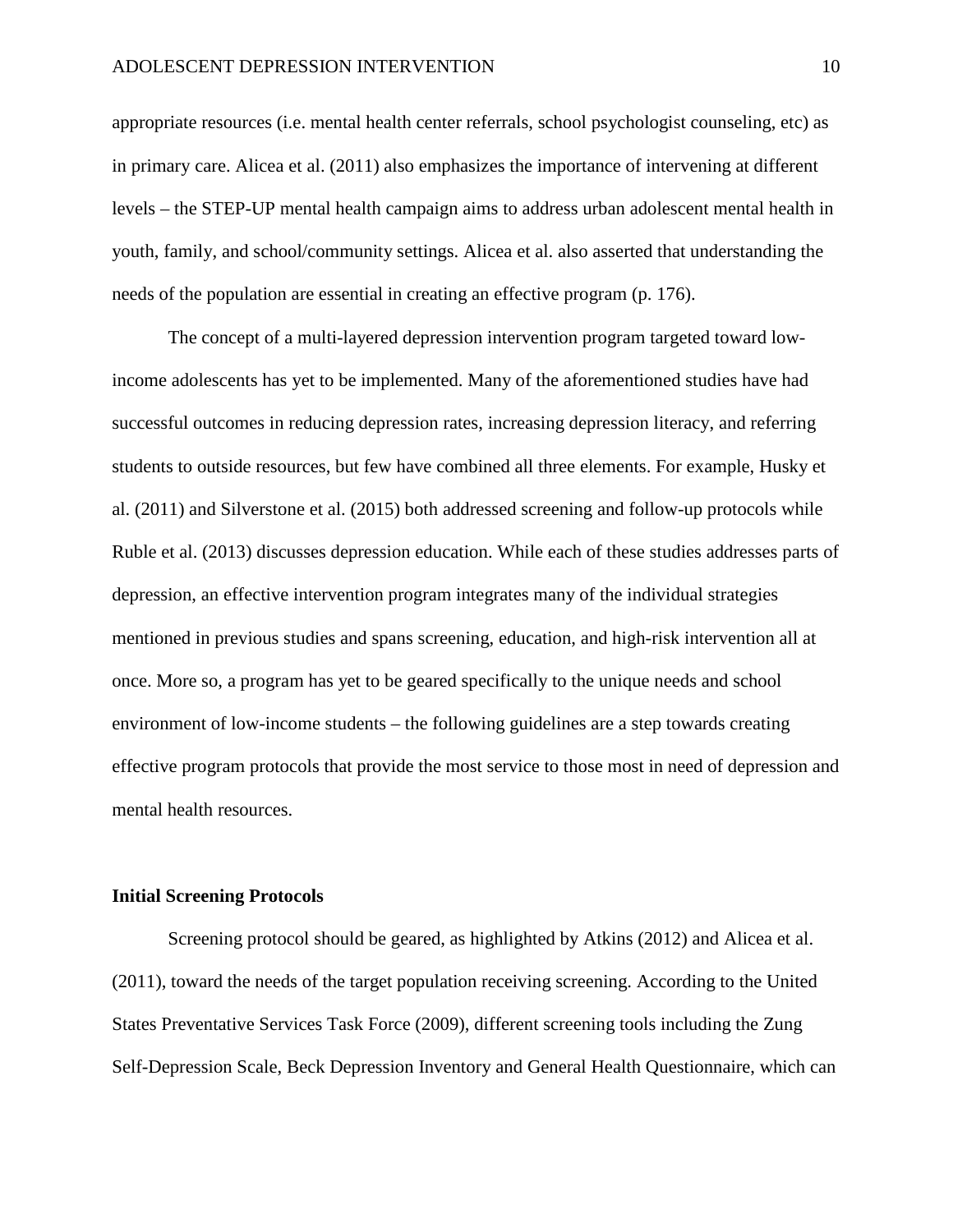all be administered in under 5 minutes, have been shown to have good sensitivity and fair specificity. The USPSTF also established that shorter tests that address mood and anhedonia have been effective in detecting depressed patients (p. 787). The USPSTF formally states that there is limited evidence to empirically suggest one screening test over another and that factors such as patient population and suitability for the screening setting should be considered (p.785). Lerner (2014) asserts that screening tool such as the MH E-Screening, PHQ-9 for Adolescents are suitable options for those ranging from 12-21 year-old (n.p.). In establishing what screening test to use, the accessibility, efficacy, rapidity of administration, and cost-effectiveness are key principles to consider when conducting screening tests on large groups of students in low-income environments with limited extra resources. Additionally, since the screening programs would be implemented in a school environments and not in a formal primary care setting, efforts to reflect clinical diagnostic standards should be made to ensure accuracy in screening results. Given these vital components, it is interesting to note the potential of the PHQ-a test, which is the Patient Health Questionnaire-9 modified for Adolescents. The PHQ-9, which is widely used for adults, draws its questions directly from the clinical guidelines outlined by the Diagnostic and Statistical Manual of Mental Disorders-5 – the PHQ-a simply has modifications in wording and scaling to suit adolescents.

In regards to the efficacy of the PHQ-a, Richardson et al. (2010) notes that at a cut-off score of 11 (slightly higher score for adolescents than for adults), the test had sensitivity in 89.5% and specificity in 77.5% of youth diagnosed with major depression. Richardson et al. emphasized that screening tools should be brief, accurate, easy to understand and without cost, all of which the PHQ-a provides (p. 1118). Silverstone et al. (2015) noted that the EMPATHY mental health screening program used the PHQ-A as well, but with a modification to include two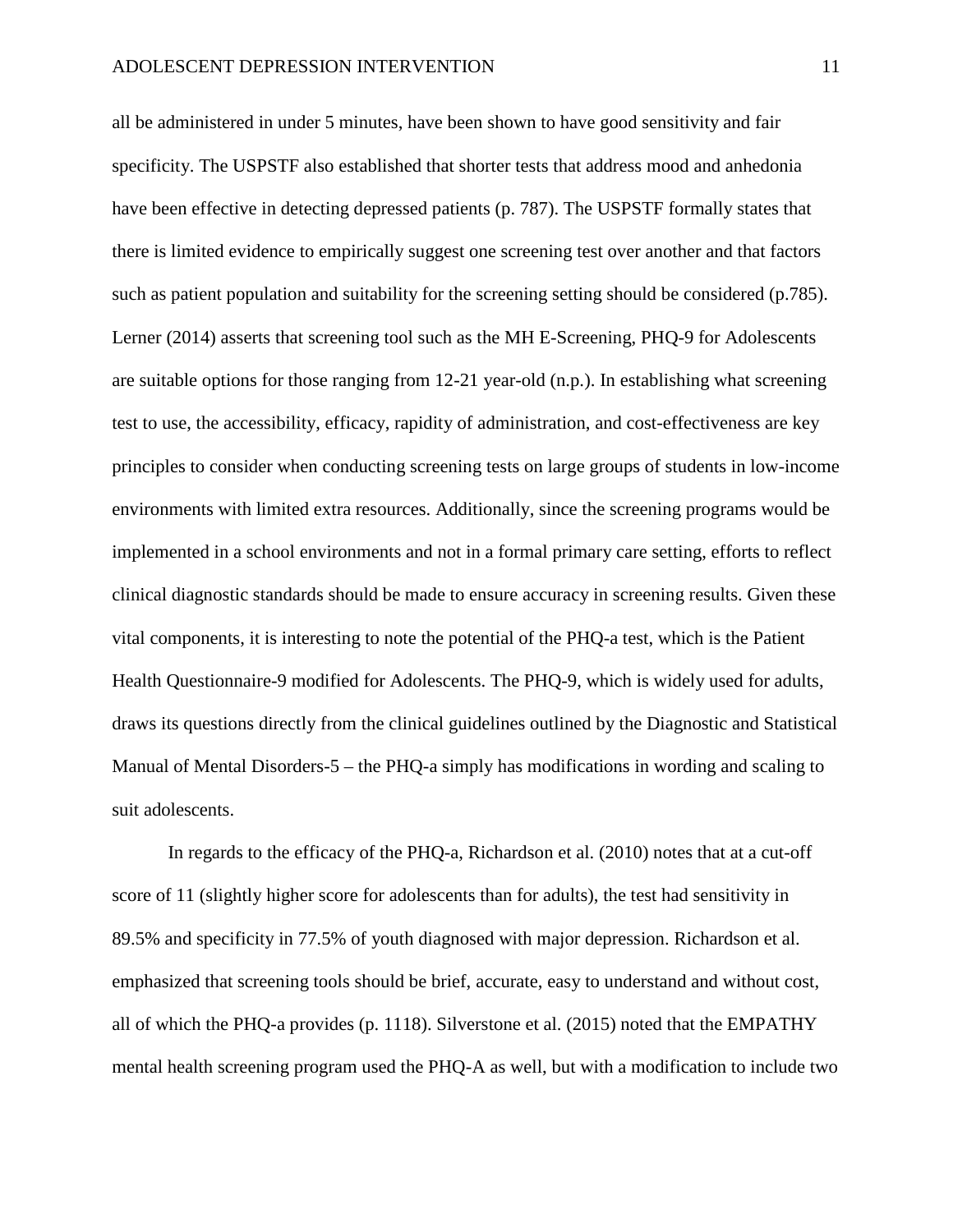questions regarding suicidal ideation. Silverstone et al. rationalized that if intervention is based simply on the PHQ-a depression score, those who are actively suicidal may be missed despite needing mental health resources (p. 9). Given the strong correlation between major depression rates and suicidal ideation, a similar approach for screening low-income high school students should be taken. By using the PHQ-a with a modification to address suicidality, students with be screened with a test based in clinical diagnosis criteria and the concern of missing those who are suicidal but asymptomatic of depression is eliminated.

Beyond the screening tool used, Lerner (2014) highlighted the importance of planning out how screening will be implemented, information will be disseminated, and follow-up protocols will be established (n.p.). While Lerner focused on the immediate transition to primary care for just those screening positively for depression instead of also incorporating universal education, he makes valid points regarding understanding cultural issues, literacy, privacy and the right to opt out before screening is conducted (n.p.). His points are supported by Atkins (2012) and Alicea et al. (2014), who asserted that understanding the cultural needs of the community before implementing a program is vital. Husky et al. (2010) noted that the screenings took place in health classrooms (p. 882). Providing students and caretakers with clear information regarding the reasoning behind and logistics of the screening and follow-up services, as well as the full promise of confidentiality and ability to back out anytime, allows for program coordinators to start breaking down the stigma regarding mental help in low-income communities. Both Husky et al. (2010) and Silverstone et al. (2015) allude to conducting clinical interviews following screening – while Husky et al.'s study provided it for anyone screening positively for depression, Silverstone et al.'s study provided for students deemed to be in highand medium-suicide risk groups following screening. Both Silverstone et al. and Lerner (2014)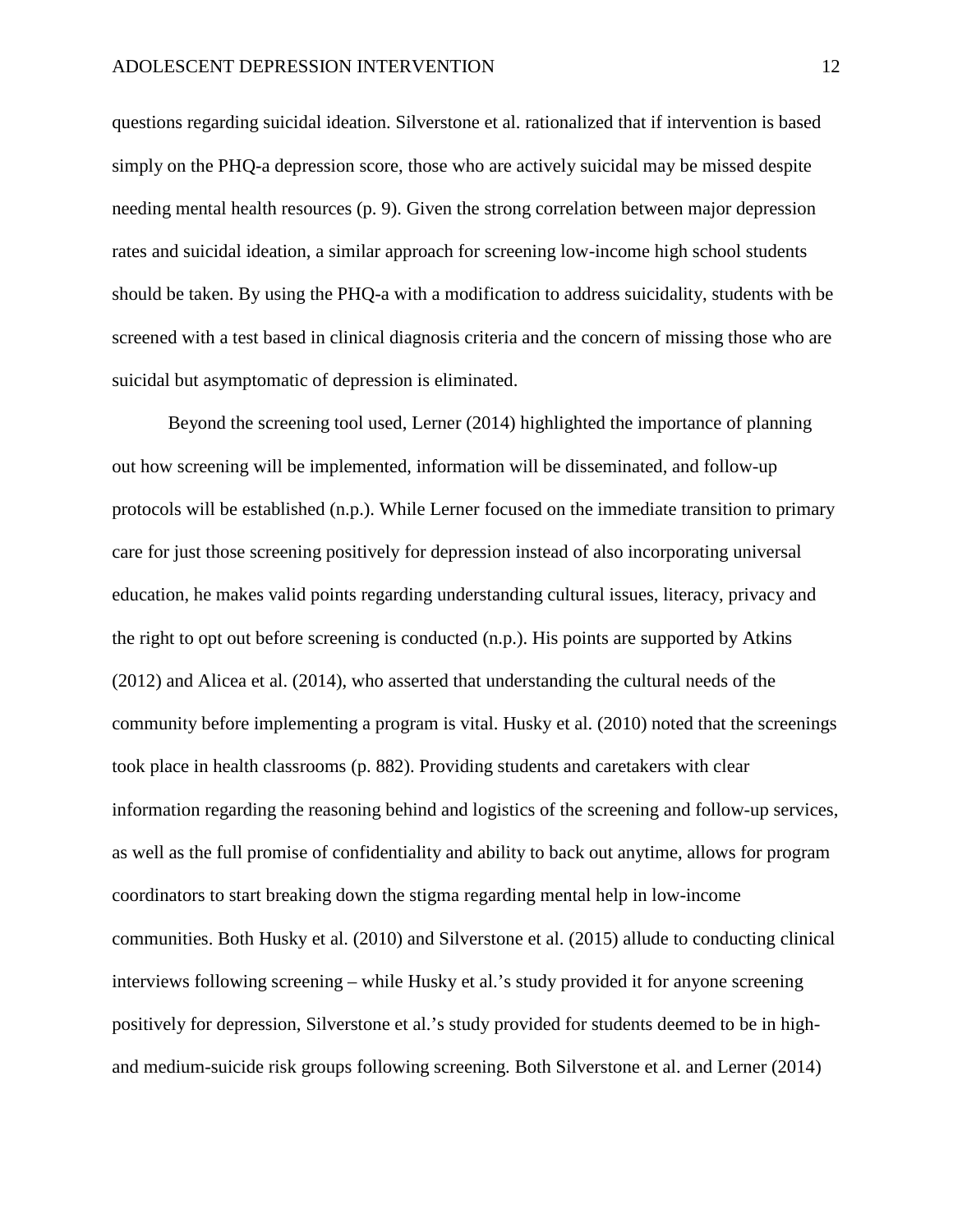emphasis the importance of rapid feedback. Silverstone et al.'s (2015) EMPATHY program ensured that those who were highest risk for suicide were able received interviews within 48 hours and feedback from students, caretakers, and staff were rapidly integrated into the program (p. 10). Likewise, Lerner (2014) noted that the PBIS program allowed for implementation of behavioral systems that incorporated rapid intervention for students considered Tier 2 and Tier 3 (medium and high risk, respectively) (n.p). Rapid feedback and interviews are critical because it indicates to students and caretakers that the program administrators take student mental health screenings seriously and can provide immediate assistance. Integrating rapid screening results also allows for program administrators to effectively modify a program around the psychological and social needs of the target population based off student feedback in post-screen interviews.

Silverstone et al. (2015) also highlighted that those who administered the tests and ran the bulk of the program were not necessarily highly-trained specialists, but rather school personnel such as psychologists and teachers (p. 4). Allowing for school staff to run the majority of the screening and interviews (with additional trained overseers) allows for students to start building valuable trust with adults that they can go to for resources. Doing so builds stronger connections within the school community regarding mental health and assists with promoting positive communication between teachers and students regarding academic achievement.

### **Establishing Universal Mental Health Education**

Research suggests that depression screening is not necessarily effective by itself and needs to be coupled with education for at least moderate results. Universal education, regardless of screening outcome, for all students involved in a depression-intervention program is key. Silverstone et al. (2015) and Lerner (2014) both highlighted use of universal education for all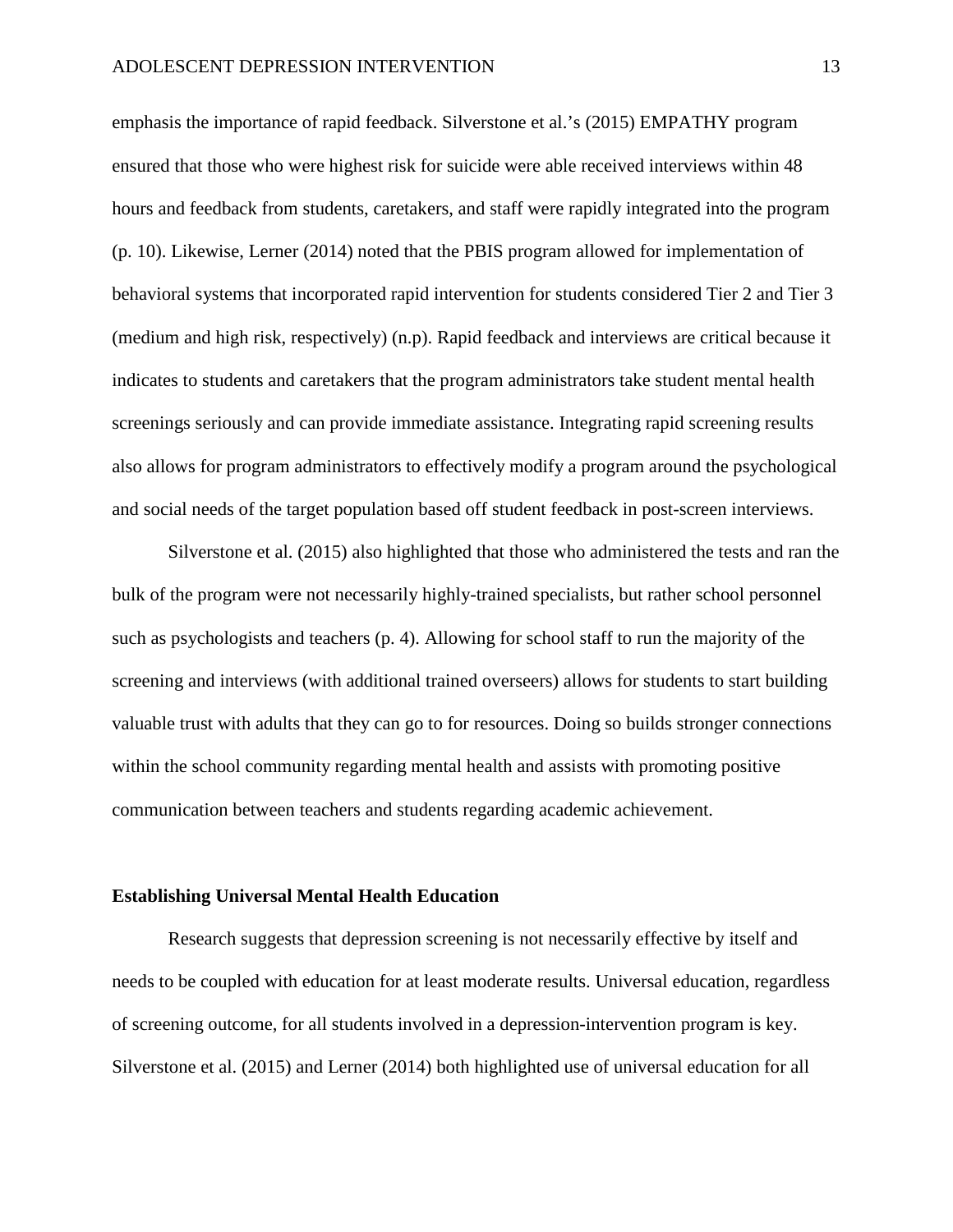groups (low to high risk) as part of their mental health intervention programs. According to Ruble et al. (2013), adolescents lack proper depression literacy and the knowledge of how to address mental health in peers and seek help (p.1026). Providing universal education – that is, depression and mental health education for all program participants, regardless of screening outcome – is critical as it affects the school environment and introduces students to help-seeking behaviors. By educating all participants on depression literacy, understanding of mental health, and how to access resources, students are informed about depression and are more likely to display sensitivity to peers mental health concerns and wellbeing. By facilitating discussion about mental health in a safe space such as a classroom, school staff are able to foster a positive school climate, which is essential for academic and psychosocial success in low-income schools. Furthermore, simply screening students and providing no follow-up services to those who did not screen positively for depression limits mental health education to a very small portion of the overall population and leads to minimal positive change. According to Ruble et al. (2013), Adolescent Depression Awareness Program is a 3-hour curriculum with pre- and post-tests (separated by 6-8 weeks) that addresses this concerns by teaching students about depression, diagnosis, suicidal ideation, and help-seeking. Ruble et al. noted is taught by medical students and psychiatry residents using different teaching modalities, including group activities and videos, and has been shown to be effective in increasing depression awareness and decreasing stigma regarding receiving support (p. 1026) A curriculum similar to ADAP would be ideal for implementation as part of high-school depression intervention program as it addresses the aforementioned depression literacy and can be tracked for effectiveness using the pre-and posttests. In particular, the use of medical students and residents allows for school systems to start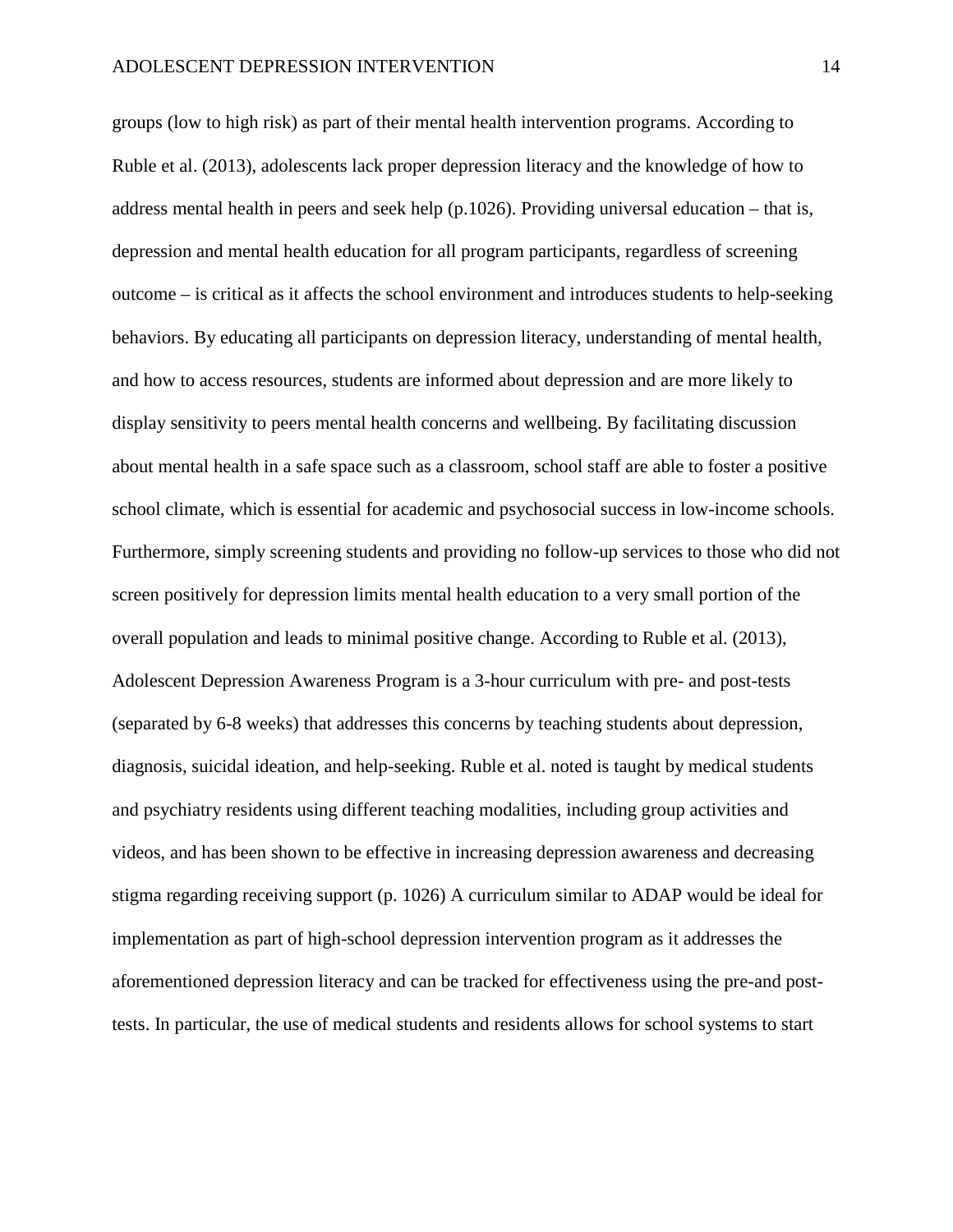building strong connections with community mental health resources and for students to be able to interact with medical professionals regarding concerns without worrying about clinical costs.

Alicea et al. (2011) noted several key programs used by STEP-UP, an urban mentalhealth campaign, that can be paralleled in depression intervention campaigns. In particular, Alicea highlights Social-Action Theory (SAT), which focuses on aspects like mental health empowerment and social capital, as well as asset theory, which focuses on improving mental health functioning, educational and financial goal-setting, and behavioral change. Both were implemented by STEP-UP to focus on empowering inner-city youth from under-resourced communities in regards to psychosocial functioning (p. 178). The strategies utilized with the inner-city populations can be paralleled in low-income adolescent depression intervention programs. Students who are not otherwise exposed to many self-help resources are able to utilizing principles from SAT and asset theory to develop positive psychosocial behaviors, planning skills, and disengage with harmful behaviors that arise from their environment. Introducing SAT and asset theory into depression intervention programs allows for students with limited financial resources to learn long-term principles of empowerment and educational alongside positive mental health strategies and depression education.

As demonstrated by Lerner (2014), teachers also have a vital component in determining the school environment and mental health of students. Lerner suggested that teachers should be educated regarded empirically-supported teaching methods that acknowledge positive behavior and create an effective, healthy learning environment in the classroom. Lerner expands on this to suggest that teachers and school administrators should be educated on early warning signs of mental illness and how to properly communicate with students and caretakers regarding such concerns (n.p.). Depression screening typically focuses exclusively on the students, but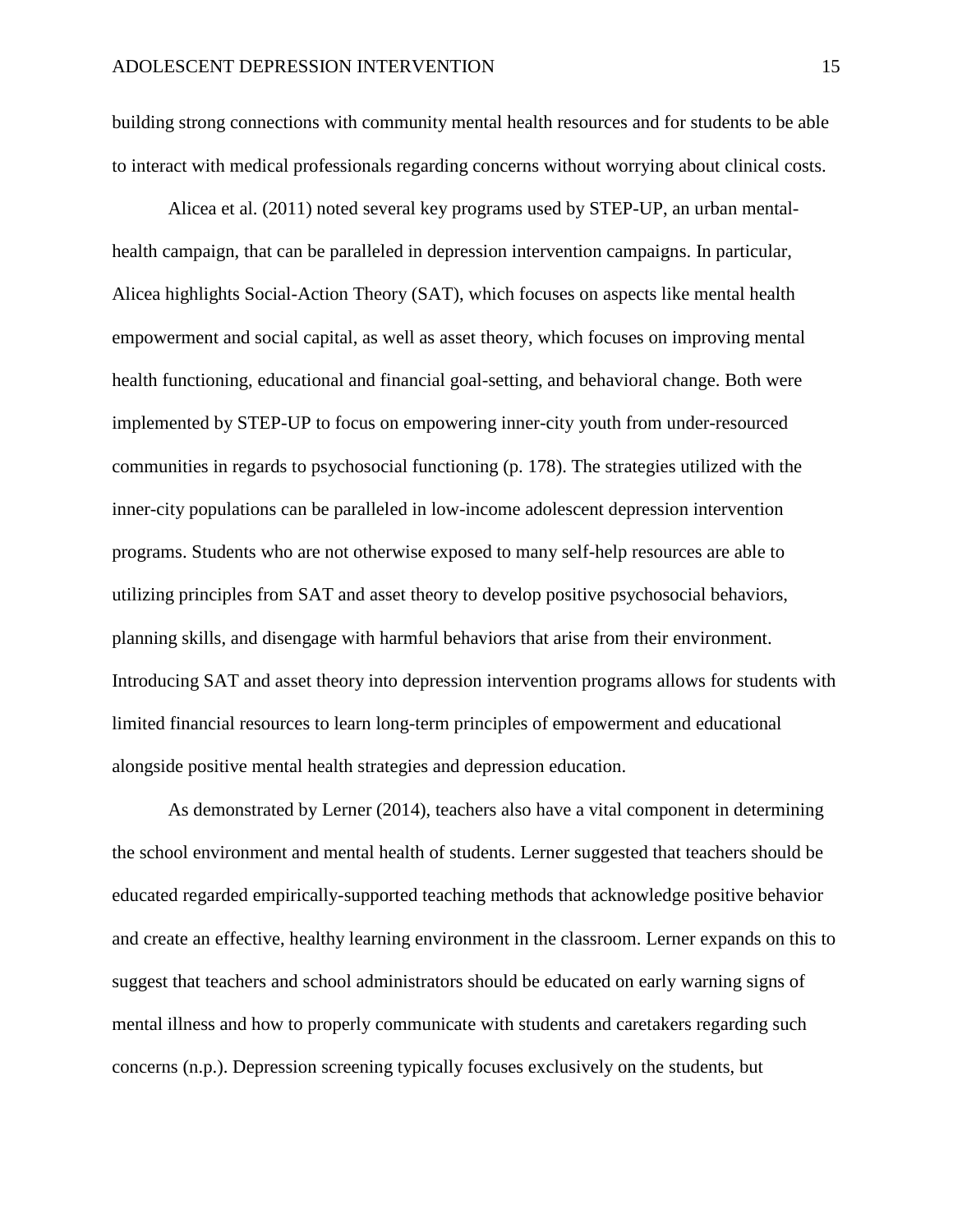introducing universal education for teachers as well is key since school staff has a large influence school culture. In poor high schools, scholastic success is dependent on mental health success teachers who are well-versed in addressing depression and associated mental illnesses are able to better empathize with the needs of vulnerable students and work individually with them to address psychological and academic concerns. This idea is supported by Atkins (2012) who detailed the concept of Teacher Education Days as a part of his mental health campaign in which urban teachers are taught specific teaching strategies and provided with information about mental health resources to access in the classroom. Atkins noted that the 3-Year Follow-Up Strategy highlighted, that given adequate resources, teachers were willing to follow through with suggested practices (n.p.) Atkins' study emphasizes that educating teachers is way to feasibly influence the classroom atmosphere in the long-term and strengthen student-teacher relationships.

### **High-Risk Intervention and Follow-up**

In order to give resources to those who need the most, depression intervention programs should have follow-up protocols for students at high-risk of depression or suicide. Both the EMPATHY program (Silverstone et al., 2015) and the PBIS Study (Lerner, 2014) established multi-tier categories for students following screening, in which the high-risk and moderate-risk students were given additional resources and appropriate follow-up referral. This paralleled the USPSTF (2009) recommendation for multidisciplinary interventions that involve staff-assisted care systems (p. 785). Silverstone et al. (2015) determined the highest risk category as those who had the top 10% of EMPATHY scores or showed suicidal ideation – they were given immediate clinical interviews and internet-based guided Cognitive-Behavioral Therapy (no mention of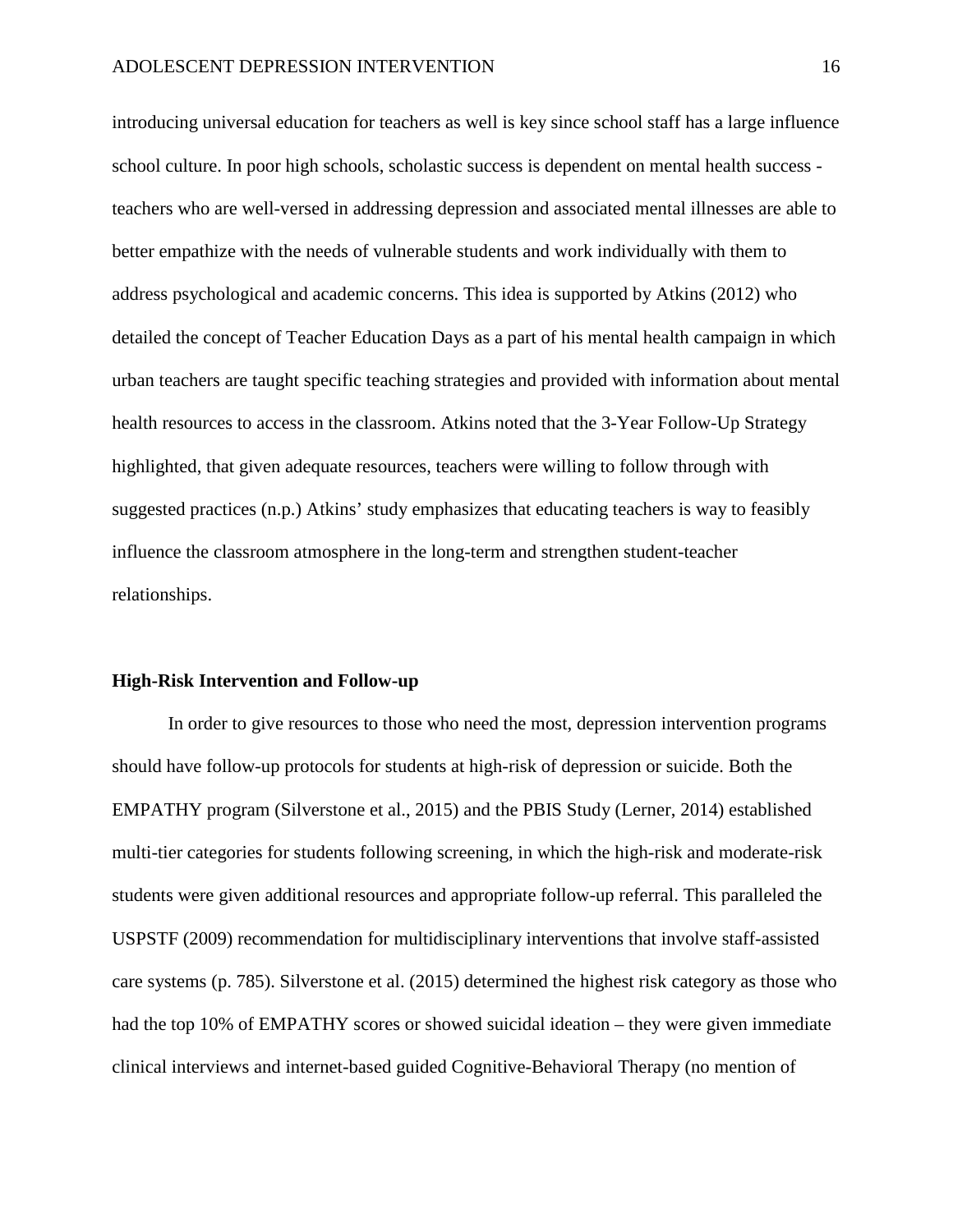outside referrals, but students did work with Resiliency Coaches) (p. 22). While not as intensive as for the high-risk group, the moderate-risk group was given CBT as well and the low-risk students were given the optional CBT curriculum as a supplement to the universal program. Silverstone found that implementation of this program resulted in statistically significant reductions in depression, anxiety, and suicidality scores (p.16-18). A study by Spirito et al. (2011) questions CBT's ability to reduce suicidality, but does assert that CBT strategies like Rational Emotive Therapy (teaches cognitive restructuring) and the ABCDE method (teaches about dealing with negative beliefs or thoughts) have been empirically proven to effective depression treatments (p.194). Lerner (2014) noted that the PBIS study used a Multi-Tiered System of Support Model, in which Tier 2 students were given group support and intervention and Tier 3 students were given further individualized screening and Person Centered Planning. Implementation of the PBIS program lead to improvements in socio-behavioral functioning and reduced discipline referrals (n.p.). High-risk interventions provide the critical connection between vulnerable low-income students and resources available at community mental health centers and hospitals. Taking a multi-tier approach parallels the concept of "triaging" in trauma situations – with limited resources available, classifying students based on severity of condition and assigning resources appropriately ensures that each group gets adequate care relative to their need. Husky et al. (2011) provided those who asked for help or had high depression screening/suicidal ideation scores for a second-stage clinical interview and referral to either school or community mental health services. Reflecting on Silverstone et al. (2015) and Lerner (2014), Alicea et al. (2011) notes that the STEP-UP urban mental health campaign also introduces one-on-one mentoring and group facilitation of crisis plans for those who expressed the most need. Husky et al. noted that those who had milder cases were more likely to be referred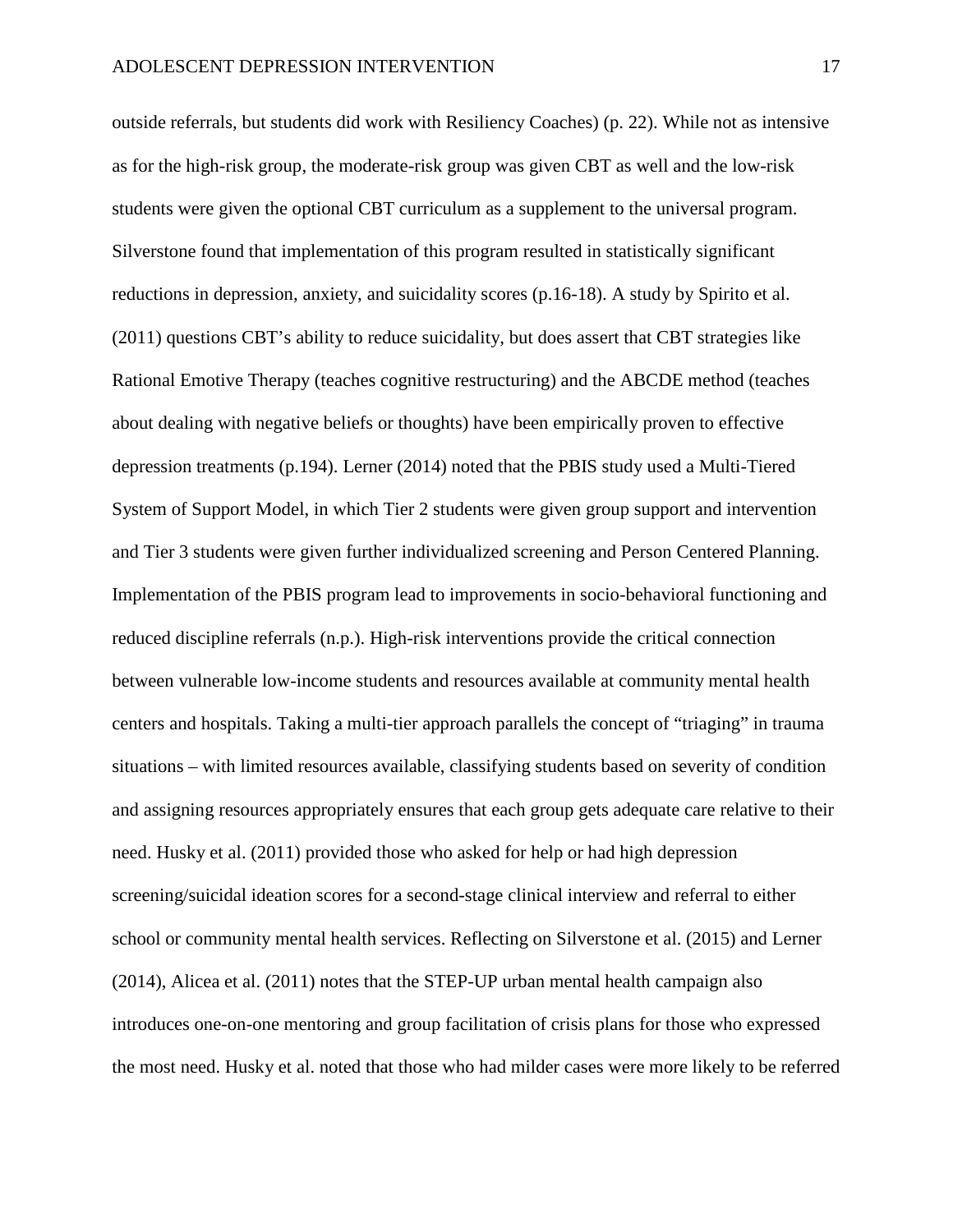to school-based services while those with suicidal ideation and very high-risk were referred to community mental health services. A similar strategy is recommended for depression intervention programs. Students who need highly-specialized attention or are in a critical condition (i.e. suicidality) are able to get care from those specific mental health training and tools. At the same time, keeping cost-effectiveness in mind, students with less severe depression are able to receive adequate care from school psychologists, further strengthening the studentadult relationships within the school system. Alicea et al. (2011) also introduced the idea of inhome visits with caretakers (since accessibility is a hindrance in urban communities) to involve parents in creating a healthy home environment and facilitating parent-child relationships, which is critical in low-income families.

In regards to specific treatments, the USPSTF (2009) issued a warning about the use of Selective Serotonin Reuptake Inhibitors (SSRIs) and antidepressants in the treatment of depression in the adolescent and older adolescent age groups. The USPSTF formally recommended that clinicians look at psychotherapy and other non-medication based treatments as use of SSRIs have been correlated with increased risk of suicidal behavior in adolescents (p. 786). In addition to being a financial burden that neither school programs or low-income families can be held responsible for as a result of screening, parents have demonstrated concerns regarding unnecessary access to prescription-drug abuse following screening. The proposed depression intervention program does in fact focus on psychotherapy as a treatment method but also ensures that students with severe needs are being linked to specialized mental health centers that can handle pharmaceutical treatment appropriately.

### **Conclusions and Further Considerations**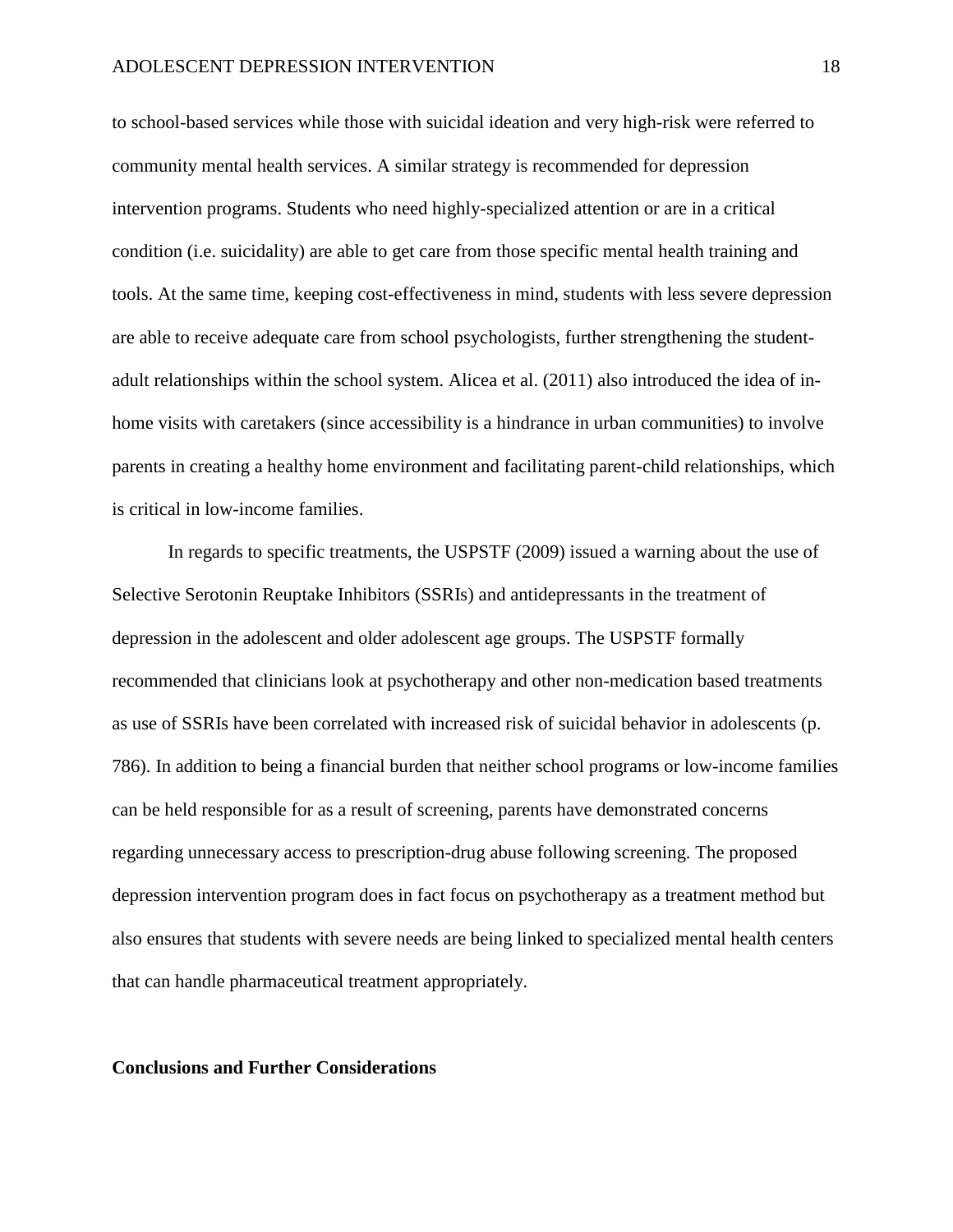This paper established overarching guidelines and recommendations for comprehensive depression interventions in low-income high schools; however, it is imperative that further research be conducted before a program is fully enacted. Aspects to be researched further include the mental health funding of low-income schools the level of training that school psychologists receive. Additionally, factors like differences in rural and urban low-income communities and the receptiveness of their respective external mental health centers should be considered. Strategies for increased engagement with parents or caretakers, as well as financially-feasible community-wide elimination of stigma are important aspects to consider as well.

Understanding the unique psychosocial needs of a community is critical in public health and psychology. Adolescents from low-income communities need advocates who understand the unique financial and environmental constraints that they are put under. Eliminating depression in impoverished families is not simply of matter of providing another wellness center or pharmaceutical dispensary to the community. Effective mental health change requires combination of identification of disease, education and public awareness, and rapid treatment for those who need critical resources. Developing such a system in a school environment allows for students to easily integrate change into their daily lives and create positive conversation about mental health before entering adulthood.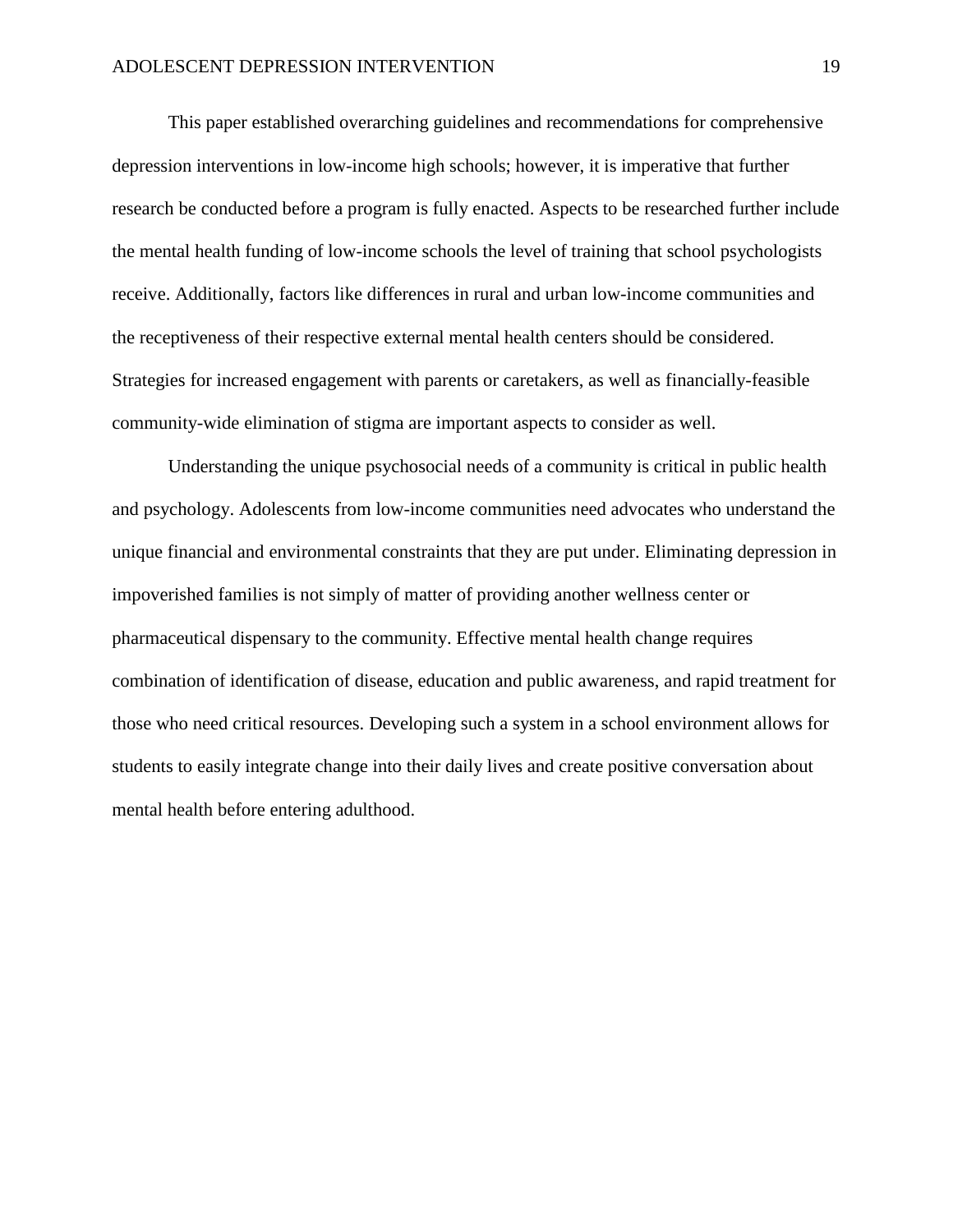### **References**

- Alicea, S., Pardo, G., Conover, K., Gopalan, G., & Mckay, M. (2011). Step-Up: Promoting youth mental health and development in inner-city high schools. *Clinical Social Work Journal*, *40*(2), 175-186. doi:10.1007/s10615-011-0344-3
- Atkins, M. (2012, October 1). New models for mental health promotion in high poverty communities: Drilling deeper in urban schools. Lecture presented at Evidence-Based Practice in Mental Health Services Research Seminars in University of Pennsylvania, Philadelphia. Retrieved from<http://ldihealtheconomist.com/>
- Bradshaw, C., Waasdorp, T., & Leaf, P. (2012). Effects of School-Wide Positive Behavioral Interventions and Supports on Child Behavior Problems. *Pediatrics*, *130*(5), 1136-1145. doi:10.1542/peds.2012-0243
- Depression. (n.d.). Retrieved December 10, 2015, from https://www.nami.org/Learn-More/Mental-Health-Conditions/Depression
- Depression and Lost Productivity. (n.d.). Retrieved December 10, 2015, from http://www.depressioncenter.org/work/information-for-employers/lost-productivity
- Goodman, E., Slap, G., & Huang, B. (2003). The public health impact of socioeconomic status on adolescent depression and obesity. *American Journal of Public Health, 93*(11), 1844- 1850. Retrieved from [http://www.ncbi.nlm.nih.gov.](http://www.ncbi.nlm.nih.gov/)
- Husky, M., Sheridan, M., Mcguire, L., & Olfson, M. (2011). Mental health screening and follow-up care in public high schools. *Journal of the American Academy of Child & Adolescent Psychiatry, 50*(9), 881-891. [doi:10.1016/j.jaac.2011.05.013](http://dx.doi.org/10.1016/j.jaac.2011.05.013)

Lerner, M. (2014, April 17). Mental health screening and early intervention in schools. Lecture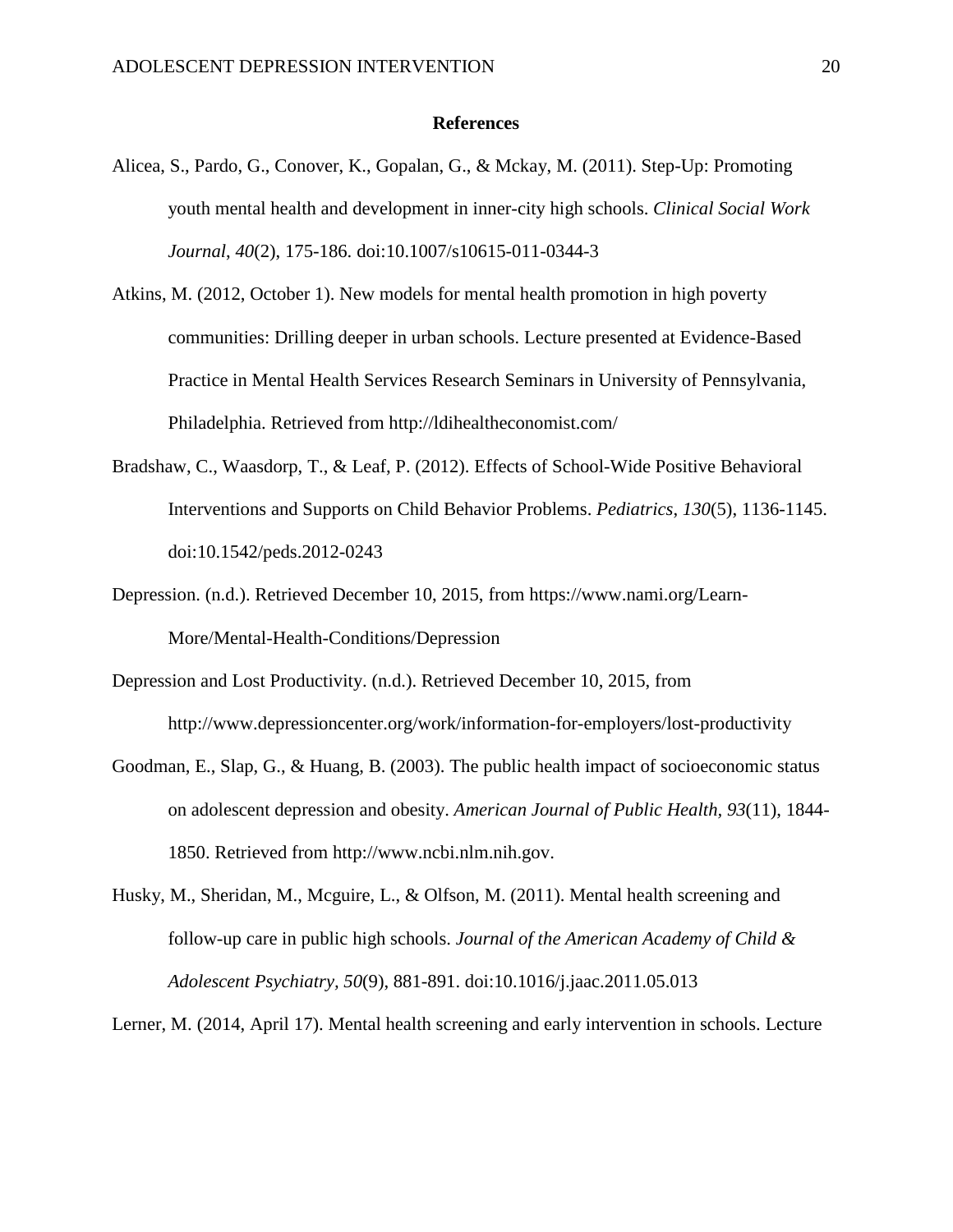presented at PARTNERSHIPS FOR THE NEXT CENTURY: Spring 2014 Semiannual Meeting in Mission Inn Riverside, Riverside. Retrieved from [https://www.cdph.ca.gov.](https://www.cdph.ca.gov/)

O'Connor, E., Whitlock, E., Gaynes, B., & Beil, T. (2009). Screening for depression in adults and older adults in primary care: An updated systematic review [Internet].*U.S. Preventive Services Task Force Evidence Syntheses, 75*.

Retrieved from http://www.ncbi.nlm.nih.gov.

- Richardson, L., McCauley, E., Grosssman, D., McCarty, C., Richards, J., Russo, J., . . . Katon, W. (2010). Evaluation of the patient health questionnaire-9 item for detecting major depression among adolescents. *Pediatrics, 126*(6), 1117-1123. doi:10.1542/peds.2010-0852
- Ruble, A., Leon, P., Gilley-Hensley, L., Hess, S., & Swartz, K. (2013). Depression knowledge in high school students: Effectiveness of the adolescent depression awareness program. *Journal of Affective Disorders, 150*(3), 1025-1030. doi:10.1016/j.jad.2013.05.033
- Screening for Depression in Adults: U.S. Preventive Services Task Force Recommendation Statement. (2009). *Annals of Internal Medicine,151*(11), 784-792. doi:10.7326/0003-4819-151-11-200912010-00006
- Seligman, M. (2006). *Learned optimism: How to change your mind and your life.* New York: Vintage Books.
- Silverstone, P., Bercov, M., Suen, V., Allen, A., Cribben, I., Goodrick, J., . . . Mccabe, C. (2015). Initial findings from a novel school-based program, EMPATHY, which may help reduce depression and suicidality in youth. *PLoS ONE PLOS ONE, 10*(5), 1-29. doi[:10.1371/journal.pone.0125527](http://dx.doi.org/10.1371%2Fjournal.pone.0125527)